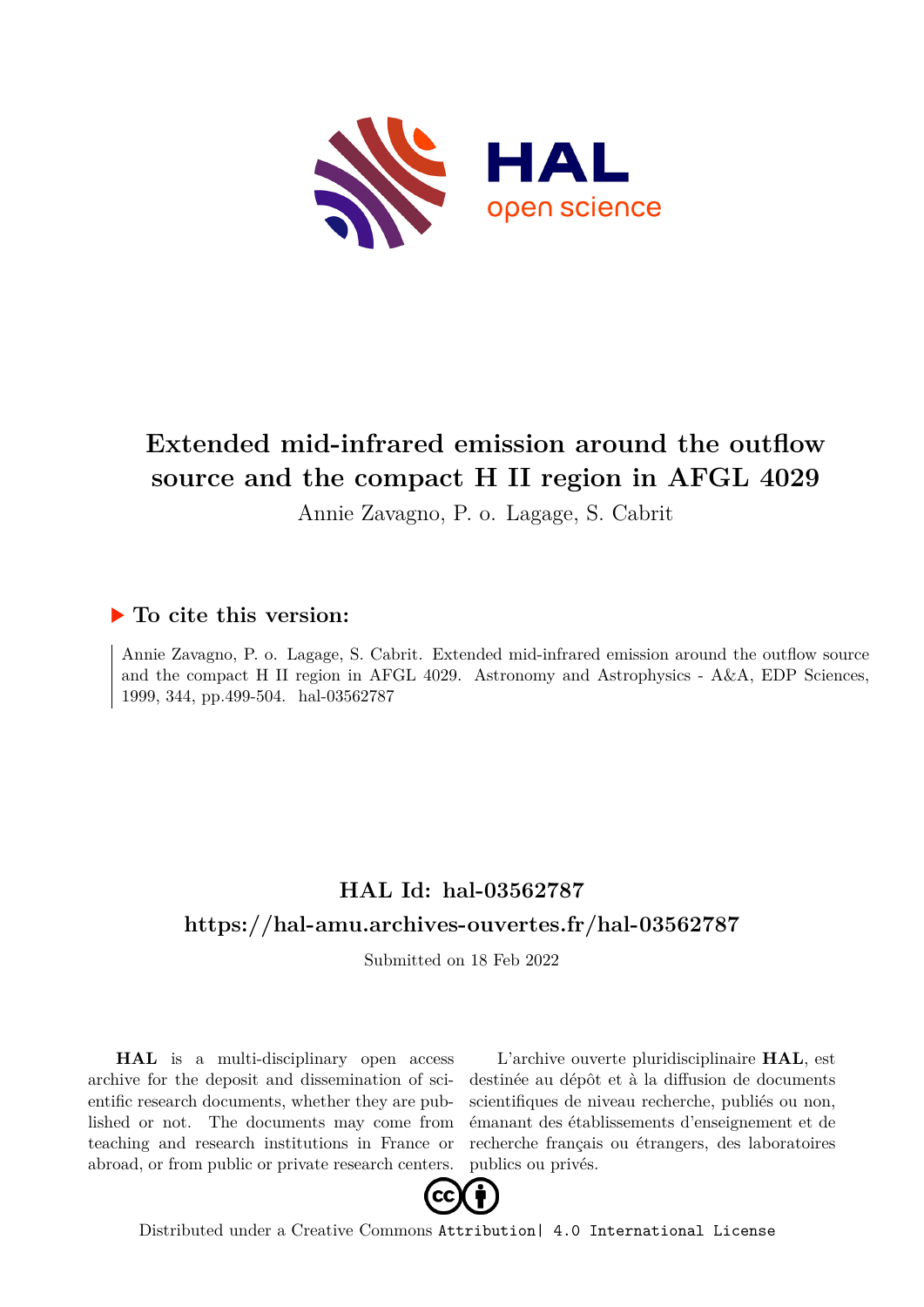

### **Extended mid-infrared emission around the outflow source and the compact H II region in AFGL 4029**?

 $\mathbf{A}. \mathbf{Z}$ avagno $^1$ , **P.O.** Lagage $^2$ , and  $\mathbf{S}. \mathbf{C}$ abrit $^3$ 

<sup>1</sup> Observatoire de Marseille, 2 Place Le Verrier, F-13248 Marseille Cedex 4, France  $\frac{2 \text{ DSM}}{\text{DMDM}}$  A Perries d'Astrophysique, CEA/Soclay, E 01101 Gif sur Vyette co

<sup>2</sup> DSM/DAPNIA Service d'Astrophysique, CEA/Saclay, F-91191 Gif-sur-Yvette cedex, France

<sup>3</sup> Observatoire de Paris, DEMIRM, URA 336 du CNRS, 61 Avenue de l'Observatoire, F-75014 Paris, France

Received 7 September 1998 / Accepted 21 January 1999

**Abstract.** We present the first sub-arsecond 8–13  $\mu$ m images of the young stellar cluster AFGL 4029, obtained using the camera CAMIRAS mounted at the Canada-France-Hawaii Telescope.

The two dominant components of the cluster, a highly obscured young stellar object (YSO) and a compact H<sub>II</sub> region excited by a B1 star, are both spatially resolved and show the 11.3  $\mu$ m band in emission. The dust composition and excitation in the AFGL 4029 H ii region appear similar to those in other compact H ii regions of moderate excitation observed by ISO-SWS. In addition, we observe that the 11.3  $\mu$ m feature/continuum ratio decreases toward the main exciting star on  $scales \leq 8800$  AU. The large extent of the mid-infrared emission from the YSO is so far a unique example among deeply embedded objects. It suggests that there is no simple trend relating the mid-IR size and the evolutionary status in young stars. The emission arises in optically thin circumstellar dust, possibly in a cavity carved by the bipolar outflow.

An optical and near-infrared reflection nebulosity present  $5<sup>0</sup>$ away from the YSO is also detected in the mid infrared. It is particularly bright in the 11.3  $\mu$ m feature, with a feature/continuum ratio ∼ 4 comparable to that seen in prototypical reflection nebulae. Finally, mid-IR emission associated with an optical jet knot in the same zone suggests that shocks, by creating small particles, might explain the high surface brightness in this region.

**Key words:** stars: imaging – stars: individual: AFGL 4029 – stars: pre-main sequence – infrared: ISM: continuum – infrared: ISM: lines and bands – infrared: stars

#### **1. Introduction**

Various models have been proposed to reproduce the observed spectral energy distribution of pre-main-sequence stars of intermediate mass, i.e. Herbig Ae/Be stars. An important point is whether to interprete the mid-infrared (mid-IR) excess as due

to emission from an extended envelope or from an accretion disk (Hillenbrand et al. 1992; Natta et al. 1993; Hartmann et al. 1993). Using multi-beam photometry, Prusti et al. (1994) investigated a sample of seven nearby (150 pc) young intermediate mass stars and found that the three most evolved objects have their mid-IR fluxes

dominated by extended emission from transiently heated dust grains over scales of 2400 AU. The measurements can be reproduced by circumstellar shells with steep density gradients  $(n \propto r^{-1.5})$  and large inner radii ( $\simeq$  200–400 AU). Spatially resolved imaging in the mid-IR is crucial, however, to clarify the geometry of the emission which turns to be highly complex (see the case of HD 97300, Siebenmorgen et al. 1998). For this purpose, Cabrit et al. (1993) have started a ground-based program of high resolution imaging of luminous bipolar outflow sources using the mid-IR camera CAMIRAS (Lagage et al. 1992). The first results of this program provided evidence for the presence of infrared companions in LkH $\alpha$  198 (Lagage et al. 1993) and LkH $\alpha$  234 (Cabrit et al. 1997), and for an extended dust shell around V 921 Sco (Lagage et al. 1995).

We now present sub-arcsecond  $8-13 \mu m$  imaging observations with CAMIRAS of the luminous bipolar outflow source AFGL 4029 (Snell et al. 1988; Hunter 1997). AFGL 4029 is associated with a young embedded cluster recently studied in the visible and near-IR by Deharveng et al. (1997; see references therein for a complete description of the region). Through a coupled photometric and spectroscopic study, these authors identified two dominant sources in AFGL 4029: the first one (their object 25) is a young stellar object (YSO) of  $10^4$  L<sub> $\odot$ </sub> seen only in scattered light out to 1.6  $\mu$ m, and suffering about 30 mag of visual extinction. Its spectrum is very similar to that of MWC 1080 (probably an early-type Herbig Be star) with bright and broad hydrogen lines (H $\alpha$  and the Paschen series) and a bright optically thick infrared triplet of Ca ii. An optical jet was discovered nearby by Ray et al. (1990), hence this YSO is the most probable exciting source of the bipolar molecular outflow. The other source (their star 26), located  $22''$  to the east, is a B1 V star of  $5 \times 10^4$  L<sub> $\odot$ </sub> which ionizes a compact H<sub>II</sub> region and is surrounded by a cluster of at least 30 B-type stars. These two sources correspond to the two peaks of mid-IR radiation found within the cloud by Beichman (1979), named respectively IRS 1

*Send offprint requests to*: A. Zavagno (Zavagno@obmara.cnrs-mrs.fr; Lagage@cea.fr; Cabrit@mesioq.obspm.fr)

<sup>?</sup> Based on observations made at the Canada-France-Hawaii Telescope, operated by the National Research Council of Canada, the Centre National de la Recherche Scientifique, and University of Hawaii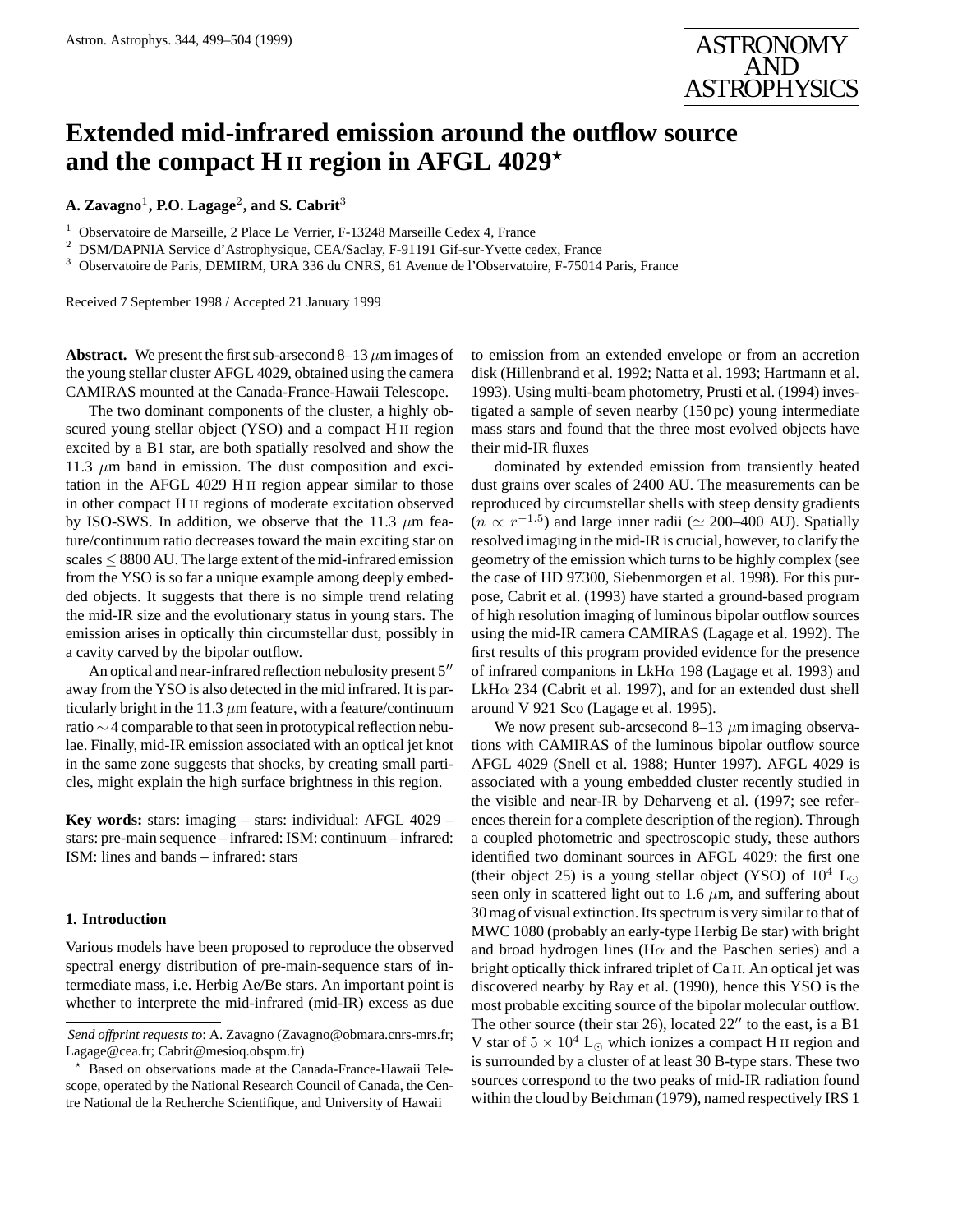



**Fig. 2.** Aperture photometry (before deconvolution) centered on the YSO (IRS 1), compared to aperture photometry of the reference star  $\gamma$  Aql at 11.23  $\mu$ m. IRS 1 appears extended all the way down to our resolution limit. Similar results are found in the other three filters

and IRS 2. Beichman found IRS 1 to be unresolved and IRS 2 to be cooler and extended, but could not identify the nature of the emission from lack of adequate spatial and spectral information. Mid-IR arrays and narrow-band filters now allow us to overcome these limitations.

Sect. 2 presents our CAMIRAS results obtained at the Canada-France-Hawaii Telescope (CFHT). Discussion about the origin of the extended mid-IR emission is presented in Sect. 3. Sect. 4 summarizes our conclusions.

**Fig. 1.** The AFGL 4029 region observed with CAMIRAS at CFHT in narrow filters at 7.8–8.8  $\mu$ m (upper left), 10.45–10.85 µm (*upper right*), 11–11.45 µm (*lower right*), 11.77–12.22 µm (*lower left*) after deconvolution by the point spread function. North is up, East is left. The YSO is the bright object to the right and the compact H ii region is 22" to the east. The arc-shaped nebula 5" north-west of the YSO corresponds to object AFGL 4029 A of Ray et al. (1990). In the 8.3 and 11.23  $\mu$ m images a fainter knot slightly to the west of the arc-shaped nebula corresponds to knot A of the [SII]-H $\alpha$  image of the jet (Ray et al. 1990). The pixel size is  $0.3$ <sup>"</sup> and the field of view is  $57'' \times 38''$ 

#### **2. Imaging and photometry**

Observations were made on July 1996 at the CFHT using CAMI-RAS (Lagage et al. 1992) equipped with a Si:Ga/DVR detector array of 192×128 pixels (Lucas et al. 1995). The pixel field of view was  $0.3''$  and the total field of view was  $57'' \times 38''$ . The two infrared sources IRS 1 and IRS 2 are both in the field. Four narrow-band filters were used: 7.8–8.8  $\mu$ m, 10.45–10.85  $\mu$ m, 11–11.45  $\mu$ m, 11.77–12.22  $\mu$ m, in order to look at the continuum emission and to search for the infrared emission bands (hereafter, IEBs) at 8.6 and 11.3  $\mu$ m characteristic of small carboneous dust grains. Chopping was performed with the wobbling secondary mirror at a frequency of 3 Hz and with a throw of 1' in declinaison. The nodding frequency was 0.01 Hz. Observations at 10.63  $\mu$ m and 11.23  $\mu$ m were done on July 8 during night time. Observations at 8.3  $\mu$ m and 11.98  $\mu$ m were done without guiding during day time on July 10, and corrected for tracking errors at the data reduction stage by recentering individual 3 sec images (tracking was good enough that the object did not move on the array during that time).

#### *2.1. Morphology and extension*

Fig. 1 shows the CAMIRAS images obtained in the four filters after deconvolution by the point spread function (a reference star) using the algorithm developed by Pantin & Starck (1996). The spatial resolution is  $0.9''$  (FWHM at 11.23  $\mu$ m) before deconvolution. The YSO  $(=$  IRS 1 of Beichman 1979) is clearly extended at all wavelengths. Even before deconvolution, the integrated flux inside apertures of increasing diameters increases much more than for a point-like reference star, as displayed in Fig. 2 for the 11.23  $\mu$ m filter. Hence, IRS 1 is dominated by an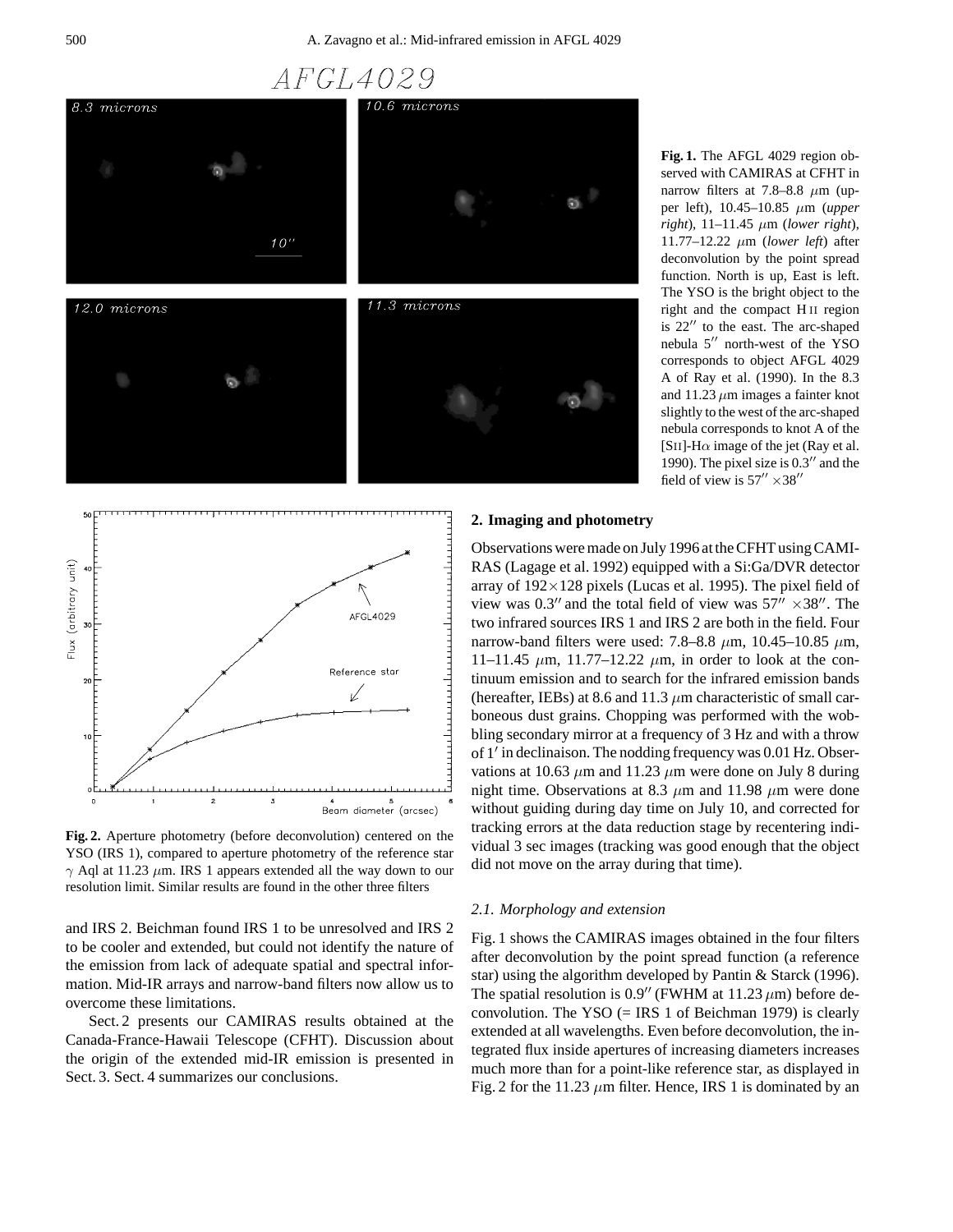**Table 1.** Mid-IR fluxes for the main components of the AFGL 4029 cluster

| Source                                       | $F_{8.3\mu m}(Jy)$    | $F_{10.63\mu m}(Jy)$      | $F_{11.23\mu m}(Jy)$ | $F_{11.98\mu m}(Jy)$    |
|----------------------------------------------|-----------------------|---------------------------|----------------------|-------------------------|
|                                              | $(7.8 - 8.8 \,\mu m)$ | $(10.45 - 10.85 \,\mu m)$ | $(11-11.45\mu m)$    | $(11.77 - 12.22 \mu m)$ |
| IRS 1 central $(1.5''$ beam)                 | 3.84(0.03)            | 3.44(0.04)                | 5.59(0.03)           | 5.31(0.07)              |
| IRS 1 envelope $(3.4''$ beam)                | 1.37(0.04)            | 1.08(0.05)                | 2.67(0.04)           | 1.49(0.08)              |
| Arc-shaped nebulosity $(2.4'' \times 3.9'')$ | 1.12(0.05)            | 0.50(0.05)                | 2.82(0.04)           | 0.86(0.09)              |
| H <sub>II</sub> region $(8.1''$ beam)        | 2.00(0.12)            | 2.1(0.11)                 | 4.4(0.09)            | 2.5(0.19)               |
| total $(57'' \times 38'')$                   | 17.4(0.7)             | 12.0(0.7)                 | 33.0(0.5)            | 13(1)                   |

*Note:* the rms photon noise is given in parentheses. Photometric uncertainty is 8%.

extended component all the way down to our resolution limit. A similar result is found in the other three filters.

Five arcseconds north-west of IRS 1, we observe an arcshaped emission region that agrees very well with the nebula seen at H and  $K'$  by Deharveng et al. (1997). This mid-IR arc corresponds also well to the feature named AFGL 4029 A in the [SII]-H $\alpha$  image of Ray et al. (1990). We thus confirm Ray et al. (1990) suggestion that AFGL 4029 A is probably purely a reflection knot, while their compact feature AFGL 4029 B is closer to the true location of the YSO (which is only directly seen at wavelengths longer than  $2.2 \mu m$ ; Deharveng et al. 1997).

A few arcseconds more to the west, we see a faint emission knot (most prominent in the 11.3  $\mu$ m filter) that coincides with knot A of the [S II]-H $\alpha$  image of the jet (Ray et al. 1990).

IRS 2 is detected  $22^{\prime\prime}$  east of IRS 1. The associated emission is centered on the main exciting star of the compact H<sub>II</sub> region (the B1 V star No. 26 in Deharveng et al. 1997) and is very extended, with a core-halo morphology. The brightest part delineates an ellipse of diameter of about  $4''$  that corresponds to the associated free-free radio emission (Kurtz et al. 1994; Fig. 5 of Deharveng et al. 1997) and to the location of the brightest members of the cluster. Fainter diffuse emission extends out to larger distance (12"  $\simeq$  0.1 pc from the center of the H II region), especially to the south-west. This extension follows well the diffuse emission seen around the H  $\text{II}$  region in the K'-band (Fig. 5 of Deharveng et al. 1997).

#### *2.2. Photometry and spectral energy distributions*

Photometric calibration was done using the reference stars  $\gamma$  Aql (HD 186791, with  $N$ -magnitude -0.78; Tokunaga 1984) and  $\beta$  And (HD 6860, see Cohen et al. 1995 for the flux in various filters), observed on July 8. Air mass correction had to be taken into account in the case of  $\beta$  And. Flat field correction was performed using high signal-to-noise sky images at 1 and 2 air masses.

The photometric results are given in Table 1. In order to search for spectral gradients between the inner and outer envelope of IRS 1, its flux was arbitrarily split into two parts: the 'central part' of IRS 1 was estimated from the flux measured in a 1.5" undeconvolved beam. The contribution of the central part beyond 1.5" was then removed using the PSF. The 'outer envelope' of IRS 1 corresponds to the remaining circumstellar emission as measured in a  $3.4$ <sup>"</sup> beam (this rather small beam size



**Fig. 3.** Spectral energy distributions of the dominant mid-IR sources in the AFGL 4029 cluster. The total flux integrated over the whole CAMIRAS field (before deconvolution) shows the filters width and the typical photometric uncertainty

was chosen to avoid confusion with the arc-shaped nebulosity). Flux from the arc-shaped nebulosity itself was measured in a rectangular beam of  $2.4'' \times 3.9''$  centered on the peak emission of the nebulosity at  $(\Delta \alpha, \Delta \delta) = (-4.6'', +1.8'')$ . The photometric uncertainty is typically 8%.

Fig. 3 presents the spectral energy distributions between 7.8 and 12  $\mu$ m of the central part of IRS 1, its outer envelope, the associated arc-shaped nebulosity, and IRS 2. The IRAS Low Resolution Spectrum (IRAS, 1988) of the infrared source IRAS 02575+6017 associated with the AFGL 4029 cluster is also shown in Fig. 3 for comparison. There is good agreement between the IRAS/LRS and the total flux integrated over the whole CAMIRAS field. The IRAS/LRS spectrum suggests that the 8.6 and 11.3  $\mu$ m emission bands are present toward AFGL 4029. The CFHT data show that the 11.3  $\mu$ m emission band is indeed present in the 'envelope' of IRS 1 and in the arc-shaped nebulosity, as well as in IRS 2. If we estimate the continuum level by interpolating between the 10.6  $\mu$ m and 12.0  $\mu$ m fluxes, the band+continuum over continuum ratio, defined as  $F_{11.3+cont}/F_{cont}$ , ranges from 2.0 (in the YSO envelope and the H<sub>II</sub> region) to 4 (in the arc-shaped nebula). The situation is less clear-cut for the central part of IRS 1: the band+continuum/continuum ratio is low (at most 1.3) and silicate absorption at 9.7  $\mu$ m, expected in highly embedded objects,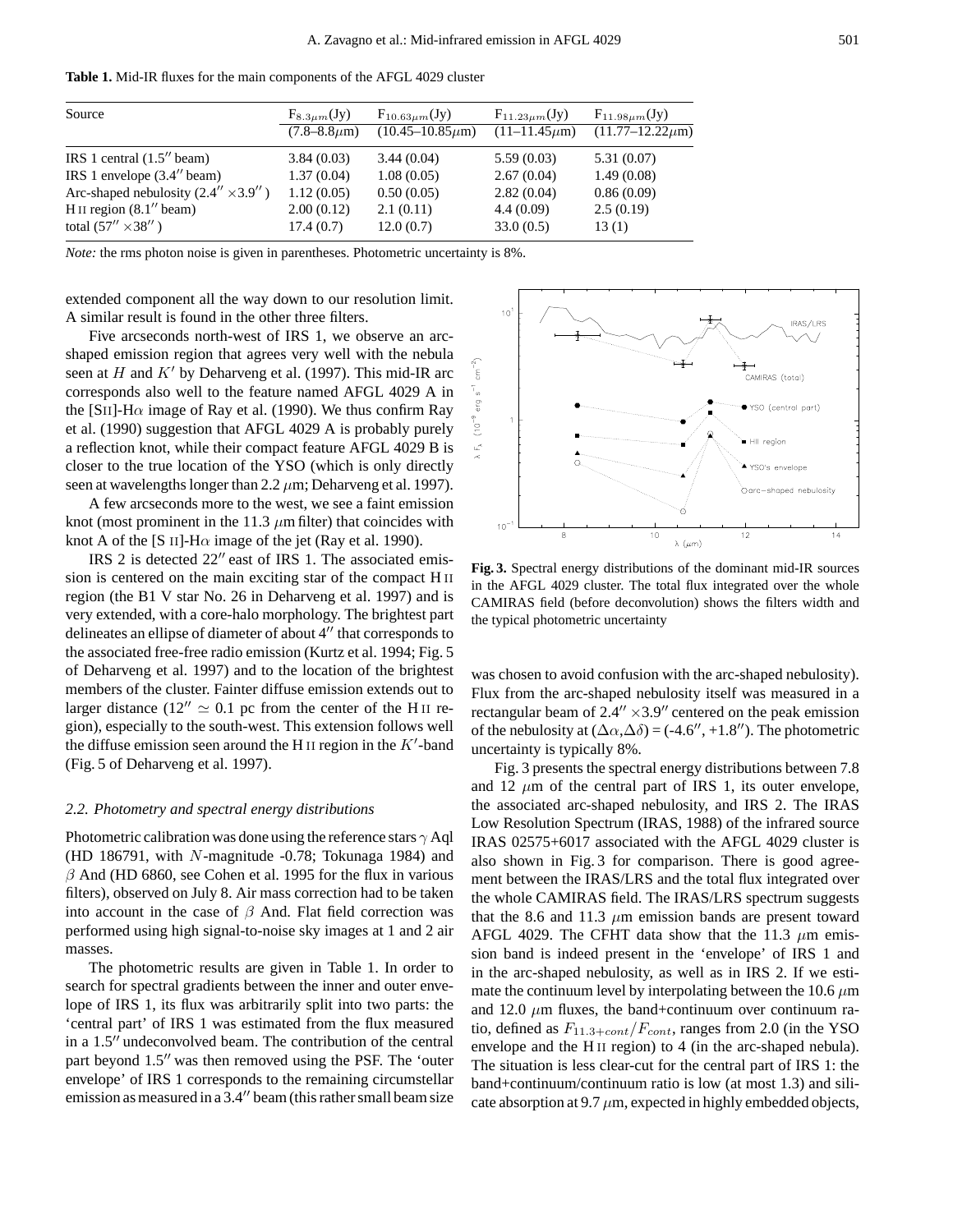

**Fig. 4.** Variation of the band+continuum/continuum ratio (11.23/10.63) as a function of distance, in arcsec, from the center of IRS 2 (the compact H ii region)

could strongly affect the continuum shape. Note that our measured band+continuum to continuum ratio is a lower limit to the true peak ratio as the width of the 11.23  $\mu$ m filter, 0.5  $\mu$ m, is slightly larger than the intrinsic band width observed in ISO-SWS spectra (e.g. Verstraete et al. 1996). Where the 11.3  $\mu$ m emission feature is present, flux at 8.3  $\mu$ m is higher than the continuum level at 10.6  $\mu$ m and 12.0  $\mu$ m. The 8.3  $\mu$ m filter probably contains a contribution from the 8.6  $\mu$ m and part of the  $7.7 \mu m$  IEBs (which are usually simultaneously present with the 11.3  $\mu$ m).

#### **3. Discussion**

The infrared emission bands (IEBs) at 3.3, 6.2, 7.7, 8.6 and 11.3  $\mu$ m have been spectroscopically detected in a number of Herbig Ae/Be stars either by the IRAS-LRS (Zavagno et al. 1992) or by ground-based facilities (Brooke et al. 1993 and references therein; Wooden 1994). Various candidates have been proposed for the band carriers: polycyclic aromatic hydrocarbon molecules and ions (PAHs; Léger & Puget 1984; Allamandola et al. 1985), hydrogenated amorphous carbon (HAC; Borghesi et al. 1987), quenched carbonaceous components (QCC; Sakata et al. 1984) and coal grains (Papoular et al. 1989; Papoular et al. 1996).

Our spectral resolution is much poorer than that available with ISO-SWS (de Graauw et al. 1996) or ISOCAM-CVF (Cesarsky C. et al. 1996), and thus does not allow us to distinguish between these various possibilities. However, our sub-arcsecond spatial resolution allows us to precisely locate the mid-IR emission and to trace feature/continuum changes down to smaller scales than possible with ISO. In the following, we compare our data with results from ground-based and ISO spectroscopy of similar sources to discuss the possible nature of the IEBs' carriers, the spectral type of the exciting stars and the evolutionary status of the YSO.

#### *3.1. IRS 2: warm dust in the compact H* ii *region*

We have compared the mid-IR spectral energy distribution obtained for IRS 2 (Fig. 3) with the shape of ISO-SWS spectra toward six compact H ii regions (Roelfsema et al. 1996). Despite the differing beam sizes  $(8.1<sup>′</sup>$  here, about  $20<sup>′</sup>$  for the ISO-SWS) we find that the observed narrow-band filter ratios are perfectly consistent with the typical spectrum of H ii regions of moderate excitation ( $L_{bol} \leq 5 \times 10^4$  L<sub>☉</sub>). In regions of higher UV fields, a strong rising continuum is present, which strongly reduces the feature/continuum contrast (see also M 17; Vestraete et al. 1996). We may in fact be witnessing such a contrast effect at small scales within IRS 2 itself: Fig. 4 presents the variation of the band+continuum over continuum ratio  $R = F_{11.23}/F_{10.63}$ in IRS 2 as a function of distance from the center. The ratio decreases from 2.5 to 1.5 as we get closer to the central exciting star. This suggests a strong contribution from the thermal continuum of warmer grains in the ionized zone as observed in galactic H ii regions (Zavagno & Ducci 1999, Tran et al. 1999). This could also be due to PAH dehydrogenation near the star that would decrease the 11.3  $\mu$ m contribution.

Finally, we have found a halo of 11.3  $\mu$ m emission extending well beyond the ionized region out to  $12'' = 0.1$  pc from the central star, i.e. into the surrounding molecular cloud. The situation is reminiscent of M 17, where Cesarsky D. et al. (1996) and Verstraete et al. (1996) have found strong infrared emission bands extending well beyond the photodissociation front. Our data show that this phenomenon also occurs around an H ii region of lower excitation.

#### *3.2. IRS 1: a young embedded early-type star*

The characteristics of IEBs in Herbig Ae/Be stars can be a good indicator of stellar spectral type: they are more frequently detected around stars earlier than B6 (Wooden 1994) and the feature flux increases roughly in proportion to the stellar UV flux (Brooke et al. 1993; see also Zavagno et al. 1992). In the 3.3  $\mu$ m band, the emission *size* also tends to increase with stellar temperature, an effect attributed to PAH dehydrogenation (which removes the 3.3  $\mu$ m C-H feature) close to the star (Brooke et al. 1993). If this interpretation is correct, we would expect a similar trend in the 11.3  $\mu$ m band, since it is also due to a C-H bond.

Little data is available so far about spatial extension in the 11.3  $\mu$ m feature. Prusti et al. (1994) performed  $N_1$ ,  $N_2$ , and Nband photometry of a sample of Herbig Ae/Be stars at 150 pc, with two beams of diameters  $5.4'' = 800$  AU and  $16'' = 2400$  AU. They found indication of an evolutionary trend, in the sense that stars with the largest IR excesses are dominated by a compact component in  $N_1$  (90% of the flux inside 1200 AU comes from within  $R < 400$  AU) while those with little circumstellar matter and no  $H\alpha$  emission activity are dominated by extended halos of emission, presumably from IEBs (only 20% of the  $N_1$  flux within  $R < 400$  AU). However, they could not exclude substantial halos around stars with a bright compact component.

Our image of IRS 1 provides, to our knowledge, the first clear example of an embedded YSO with large amounts of cir-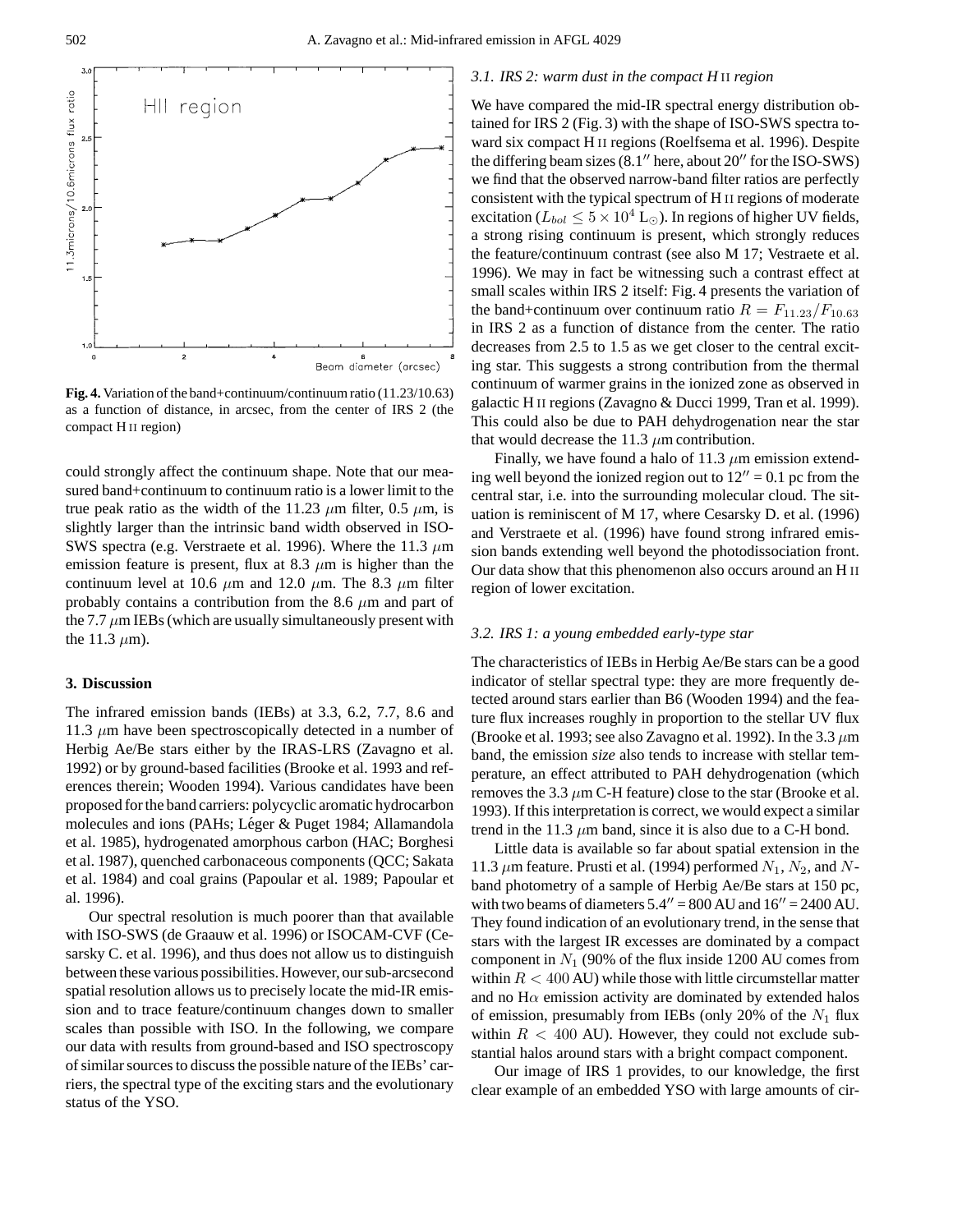cumstellar matter that does possess an extended halo of 11.3  $\mu$ m emission on the scale probed by Prusti et al. (1994): at the distance of AFGL 4029 (2.2 kpc, see Deharveng et al. 1997), beam diameters of 800 AU and 2400 AU subtend  $0.37''$  and  $1.1''$  respectively. Fig. 2 shows that in this object, at most 75% of the flux inside R=1200 AU comes from within  $R < 400$  AU; this value is an upper limit because of smearing by the PSF. A similar fraction of 68% was found in the H $\alpha$  active Herbig Be star HD 97048 by Prusti et al. (1994), but that star is optically visible and is therefore probably at a later evolutionary stage than IRS 1. If we adopt a typical outer radius of  $5'' \approx 11000$  AU for the 11.3  $\mu$ m emission band in IRS 1, Fig. 4 of Brooke et al. (1993) would then suggest an effective temperature of about 20000 K, i.e. a spectral type of B3.

The large extension of mid-IR emission in IRS 1 has important implications for its circumstellar structure: Models of dust emission in circumstellar envelopes (using the model of Siebenmorgen  $&$  Krügel 1992) show that such a continued flux increase at 10  $\mu$ m over large scales is only encountered in optically thin dust envelopes; else emission is dominated by the innermost radius, where most of the UV flux is absorbed (Siebenmorgen, private communication). A reasonable fit to Fig. 2 is obtained for an inner radius of  $\leq 3 \times 10^{16}$  cm and a rather flat density distribution, assuming that the relative abundance of PAHs and graphite grains with respect to hydrogen is constant throughout the envelope. If the carriers of the 11.3  $\mu$ m C-H band were significantly depleted in the inner regions (e.g. due to PAH dehydrogenation), the true gas density would have to fall out more steeply to reproduce the data. A detailed model taking into account these effects is beyond the scope of this paper.

The fact that the envelope is optically thin is surprising in view of the very large visual extinction of 30 mag suffered by IRS 1 and of the large amount of circumstellar material indicated by submillimetre measurements (Hunter 1997). A possible explanation is that the extinction comes from a flattened and compact structure, i.e. a circumstellar disk, while the optically thin dust is located in a cavity carved by the powerful outflow from the YSO. Evidence for an anisotropic distribution of material in the close vicinity of IRS 1 is independently provided by 2  $\mu$ m speckle imaging which shows a halo shifted from the stellar position (Leinert et al. 1994). Part of the extinction may also arise in swept-up dense ambient material on the line of sight between the cavity and the observer.

#### *3.3. The arc-shaped nebulosity and the jet knot A*

No internal source of heating was detected in the arc-shaped nebulosity down to a sensitivity limit of 0.05 Jy. This non-detection is consistent with the fact that the near-IR colours of the arcshaped extension are equivalent to those of visual reflection nebulae (see Fig. 4 in Deharveng et al. 1997 and also Hartmann et al. 1993). The YSO IRS 1, located  $5''$  away, seems the most probable illuminating source of this nebula. An implication is that very small grains are probably present, to explain the near-IR emission longward of 1  $\mu$ m (Sellgren 1984). Our mid-IR

observations set further constraints on the possible nature of these small grains.

In Fig. 1, the associated arc-shaped extension is clearly seen at the wavelengths of the two emission features (8.6 and 11.3  $\mu$ m filters), but it is much fainter in the continuum filters. The feature to continuum ratio reaches here its maximum value of 4. Coal grains heated by the  $10^4$  L<sub> $\odot$ </sub> YSO could achieve a temperature  $\simeq$  300 K (Guillois et al. 1994), sufficient to emit in the mid-IR at the distance of the nebula. However, the high value  $\simeq$  4 of the 11.3  $\mu$ m feature over continuum ratio is not explained, as the observed band over continuum ratio for coal grains in the laboratory is always smaller than 3 (Papoular, private communication). 'Non-classical' excitation mechanisms for coal grains are being studied (Guillois et al. 1998), but it is not yet clear whether they will explain such a high observed band over continuum ratio.

The mid-IR spectral shape and filter ratios in the arc-like nebula in Fig. 3 are extremely similar to those observed by ISOCAM-CVF in the prototypical reflection nebula NGC 7023 (Cesarsky D. et al. 1996b). There, emission peaks in a filament 28" away from the young Herbig B3Ve star HD 200775. Given its distance of 440 pc, it corresponds to 12300 AU, close to the 11000 AU that separate here AFGL 4029-IRS 1 and its nebula. It is thus reasonable to propose that the same kind of grains are responsible for the mid-IR emission in both regions. One important difference, however, is that the 11.3  $\mu$ m surface brightness is roughly 10 times higher in the AFGL 4029 nebula: the peak flux at 11.3  $\mu$ m is 2.8 Jy inside 2.4"  $\times$  3.9", while in NGC 7023 it is only 1 Jy inside a  $6''$  pixel. Part of the difference could stem from our higher spatial resolution. Another, more speculative, explanation for such a high mid-IR brightness would be the presence of wind-driven shocks in the nebula around AFGL 4029: shocks, by destroying big grains, can enhance locally the abundance of smaller particles (Jones et al. 1996), and therefore increase the mid-IR emission. The fact that we also detect mid-IR emission toward knot A associated with the optical jet brings support to this interpretation. If confirmed, the creation of small particles in shocks would be very important, as this question remains open (Cox et al. 1998).

#### **4. Conclusions**

Sub-arcsecond resolution mid-IR images of AFGL 4029 show that the two main components of this cluster, a YSO and a compact H ii region, are seen in the continuum and have the 11.3  $\mu$ m feature in emission.

(1) Emission from the H ii region is centered on the main exciting star. Fainter emission extends beyond the ionized region, out to  $12'' = 0.1$  pc. Comparisons with ISO-SWS results suggest that the dust composition in IRS 2 is similar to that observed in compact H ii regions of moderate excitation. This supports the B1 spectral type and luminosity  $\sim 5 \times 10^4$  L<sub>⊙</sub> inferred for the exciting star (Deharveng et al. 1997). We observe a decrease of the 11.3  $\mu$ m band to continuum ratio toward the star, suggesting either a strong contribution from thermal continuum in